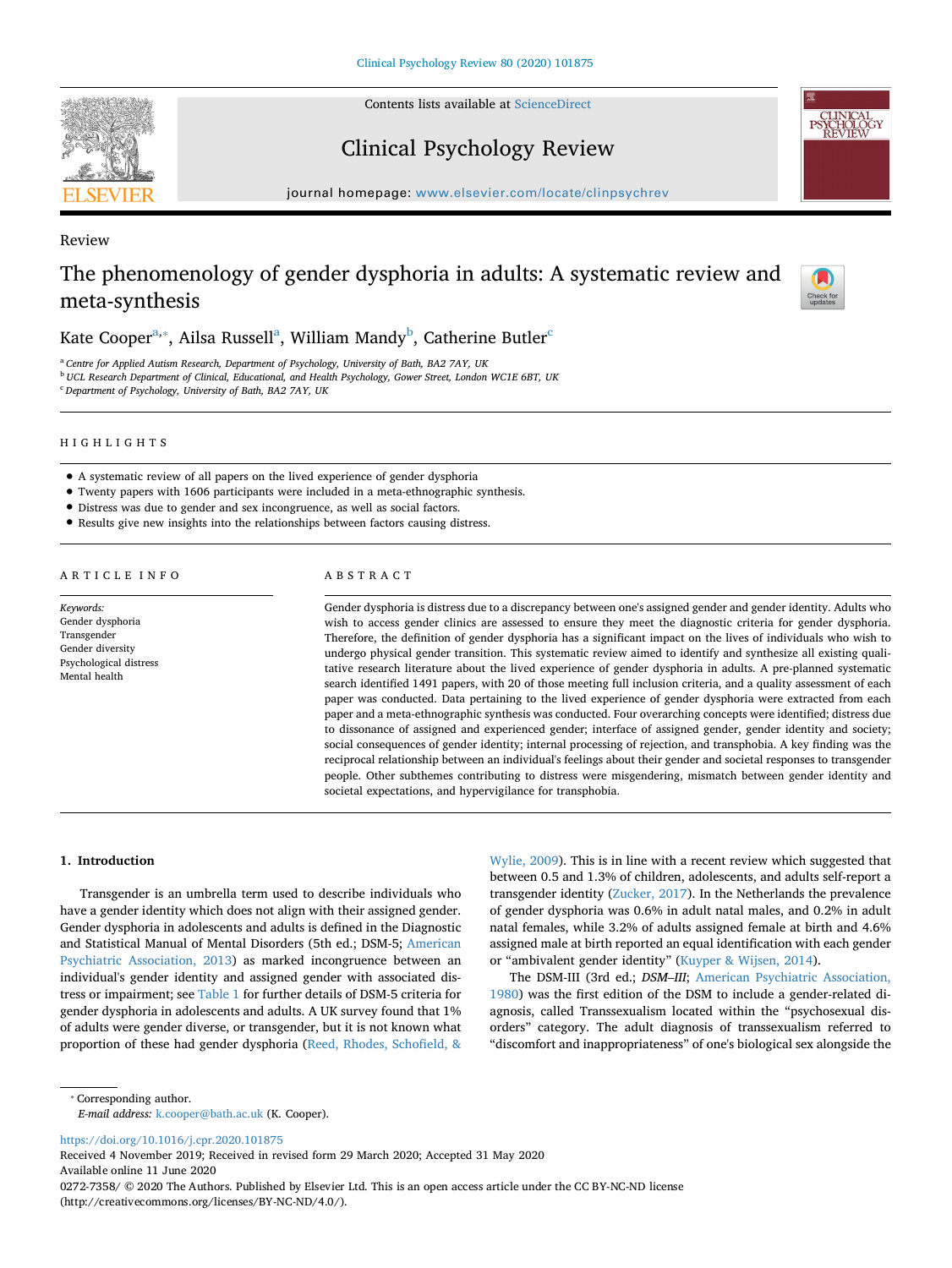<span id="page-1-0"></span>

| Gender dysphoria (DSM-5) | Diagnosis made if the individual experiences two or more of these experiences:                                                                                                                                                                         |
|--------------------------|--------------------------------------------------------------------------------------------------------------------------------------------------------------------------------------------------------------------------------------------------------|
|                          | • a marked incongruence between gender identity and sex characteristics                                                                                                                                                                                |
|                          | • a desire to be rid of one's sex characteristics                                                                                                                                                                                                      |
|                          | • a strong desire for the sex characteristics of the other gender                                                                                                                                                                                      |
|                          | • a strong desire to be the other gender (or an alternative, i.e. non-binary gender)                                                                                                                                                                   |
|                          | • a desire to be treated as being the other gender (or an alternative, i.e. non-binary gender)                                                                                                                                                         |
|                          | • a conviction that one has the same feelings and responses as the other gender (or an alternative, i.e. non-binary gender)                                                                                                                            |
|                          | This should be associated with significant distress or functional impairment for a diagnosis to be made                                                                                                                                                |
| Gender identity          | An individual's felt sense of their identity being masculine, feminine, a combination or none of these                                                                                                                                                 |
| Gender expression        | How an individual behaves, interacts with others, dresses, and otherwise displays their gender identity to others.                                                                                                                                     |
| Gender norms             | Societal expectations about how an individual will behave and express their gender. Therefore someone born female is expected to act in a<br>stereotypically feminine way and someone born male is expected to act in a stereotypically masculine way. |

wish to be rid of one's genitals and live in one's gender identity. Many changes have been made to the diagnostic criteria since this time ([Beek,](#page-10-5) [Cohen-Kettenis, & Kreukels, 2016\)](#page-10-5). In the DSM-IV (4th ed.; *DSM–IV*; [American Psychiatric Association, 1994\)](#page-10-6), the diagnostic terminology was changed and transsexualism became "Gender Identity Disorder", but the focus on distress in relation to one's assigned gender remained a core component of diagnosis, as it continues to be in the DSM-5. [Corneil, Eisfeld, and Botzer \(2010\)](#page-10-7) state that it is important to differentiate between transgender individuals who experience distress and those who do not. They argue this helps to normalize transgender identities and highlight that these cause distress in some, but not all cases. Significantly, the DSM-5 gender dysphoria diagnosis now accommodates a spectrum of gender identities, although the wording remains binary, referring to the *other* gender. This means that nonbinary individuals who experience distress in relation to their gender identity can now be diagnosed and more readily receive support for gender dysphoria within the standard healthcare model. See [Zucker](#page-10-8) [et al. \(2013\)](#page-10-8) for a detailed description of the justification of changes to the diagnostic criteria from DSM IV to DSM-5.

The most recent DSM-5 classification for Gender Dysphoria published in 2013 is contentious ([Davy & Toze, 2018](#page-10-9)). Critics state that including gender dysphoria in the DSM implies that having a transgender identity is a mental health problem, although the DSM is clear that only cases where there is distress or impairment would meet criteria for a diagnosis, while proponents highlight that in current medical practice, diagnosis is a requirement for access to appropriate medical support [\(Drescher, 2010\)](#page-10-10). Indeed, in most settings a diagnosis of gender dysphoria is a prerequisite for receiving gender-focused support from healthcare services. This is in line with the World Professional Association for Transgender Health (WPATH) Standards of Care ([Coleman](#page-10-11) [et al., 2012](#page-10-11)), although some authors have argued an assessment but not necessarily a diagnosis of gender dysphoria is required according to these guidelines [\(Ashley, 2019\)](#page-10-12). Therefore, the way in which gender dysphoria is defined affects service provision and availability. Intervention for gender dysphoria ranges from the provision of psychological support to explore gender identity or to make the social transition to live as one's affirmed gender identity, to medical interventions to enable the biological affirmation to one's gender identity through hormone treatment or gender affirming surgery [\(Coleman et al., 2012](#page-10-11)).

Gender diversity is not considered a mental health problem. However, transgender people are more likely to experience mental health problems than the general population ([Downing & Przedworski,](#page-10-13) [2018\)](#page-10-13). Individuals with gender dysphoria are also more likely to experience mental health problems, most commonly anxiety and depression [\(Dhejne, Van Vlerken, Heylens, & Arcelus, 2016\)](#page-10-14). In terms of well-being following transition, a study using the Amsterdam Cohort of Gender Dysphoria from 1972 to 2015 found that of individuals who received a gonadectomy, 0.6% of transwomen and 0.3% of transmen experienced regret [\(Wiepjes et al., 2018](#page-10-15)). A meta-analysis investigating mental health quality of life in treatment-seeking transgender adults supported Dhejne et al.'s findings, as mental health quality of life was lower in the transgender population compared to controls ([Nobili,](#page-10-16) [Glazebrook, & Arcelus, 2018](#page-10-16)). The authors then investigated quality of life following cross-sex hormonal treatment; seven studies were included, and mental health quality of life was found to significantly improve following treatment ([Nobili et al., 2018\)](#page-10-16).

Some researchers have suggested that higher rates of mental health problems in the transgender population are linked to gender minority stress, or the experiences of stigma and discrimination transgender and gender nonconforming individuals experience which contribute to poor mental health ([Meyer, 2015;](#page-10-17) [Testa, Habarth, Peta, Balsam, & Bockting,](#page-10-18) [2015\)](#page-10-18). This has been supported by studies which have found associations in the transgender population between mental health conditions and level of social stigma experienced by participants due to their gender identity [\(Bockting, Miner, Swinburne Romine, Hamilton, &](#page-10-19) [Coleman, 2013](#page-10-19)). One example of a social stressor experienced by some transgender individuals is "misgendering" or being treated as or labelled a different gender to their own gender identity. Frequency of experiences of being misgendered, as well as feelings of being stigmatized, have been found to be positively associated with psychological distress in the transgender population [\(McLemore, 2018\)](#page-10-20).

These high rates of mental health problems need to be better understood through an investigation of the mechanisms contributing to distress in this population. Described above are two distinct conceptualizations of the experience of gender-related distress in individuals with gender dysphoria. There is the diagnostic conceptualization of dysphoria related to a discrepancy between assigned and experienced gender, as defined in diagnostic manuals such as the DSM-5 (5th ed.; DSM-5; [American Psychiatric Association, 2013](#page-10-0)), and a more social, stigma focused understanding of distress as described by gender minority stress theory [\(Meyer, 2015\)](#page-10-17). It is not currently clear how these two forms of distress relate to one another. [Zucker, Wood,](#page-10-21) [and VanderLaan \(2014\)](#page-10-21) highlight that there is a lack of research investigating distress which is a direct result of gender dysphoria in children and adolescents, and we argue that the same gap is apparent in the adult literature. Given the rapidly increasing societal awareness of transgender identities (e.g. [Steinmetz, 2014](#page-10-22)), and substantial increase in referrals to gender clinics (e.g. [Aitken et al., 2015](#page-10-23); [Wiepjes et al.,](#page-10-15) [2018\)](#page-10-15), it is important to have an up-to-date understanding of the experience of gender dysphoria as described by the individuals themselves. This will help to guide care in clinical settings where an unprecedented number of referrals are being received, and ensure that the current understanding of gender dysphoria according to rigorous research findings is current. Therefore a contemporary systematic review of the phenomenology of gender related distress is critical to improve, update and develop coherence around our understanding of the experience of gender dysphoria, to ensure that it is conceptualized in a consistent way and in line with the current social context.

Scientific research has played an important role in clearly defining gender dysphoria and investigating the efficacy of various treatments for this group. There has been an emphasis on opinion pieces and narrative reviews compared to original empirical studies. A review of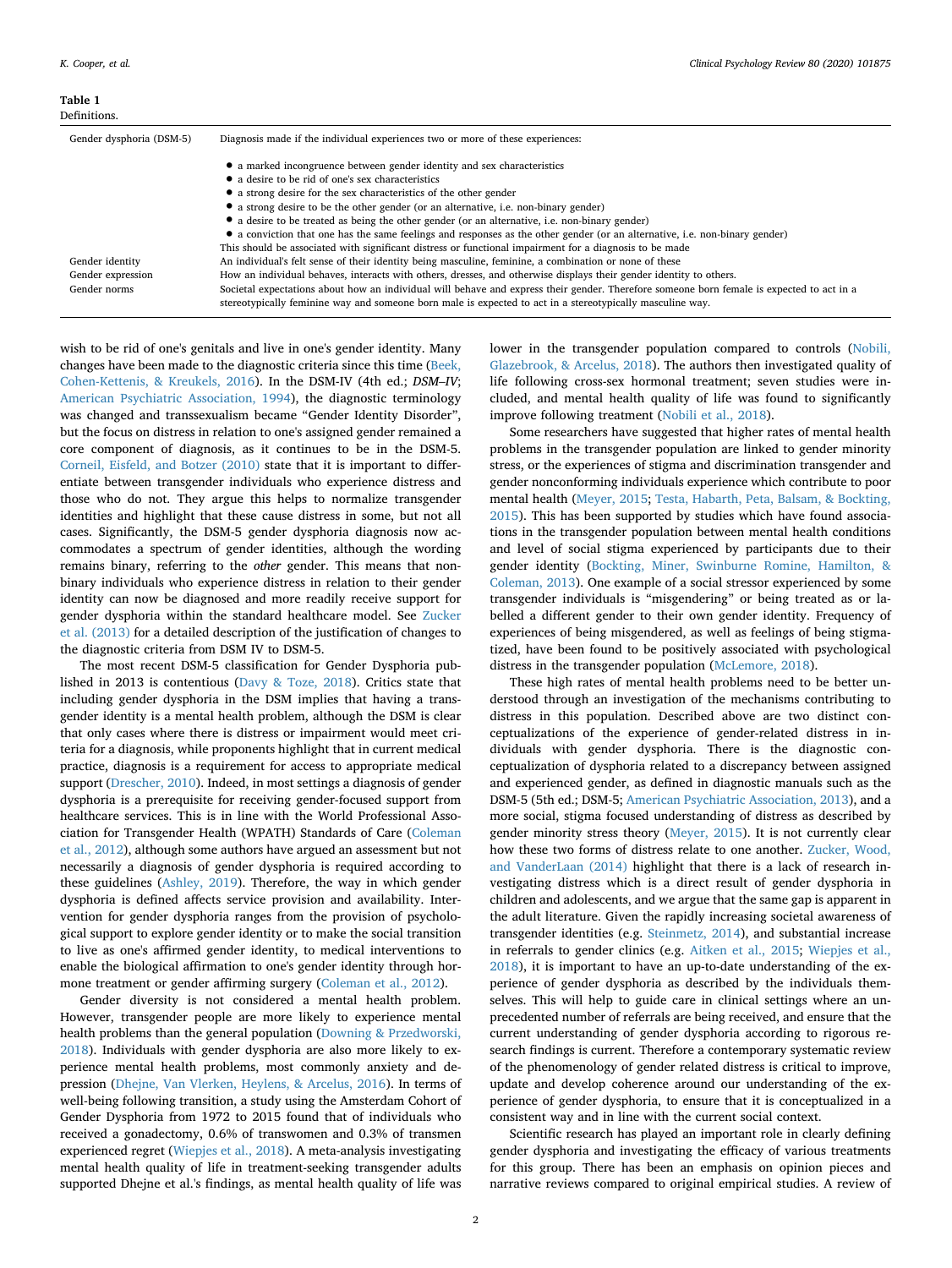primary published literature on gender dysphoria from 1970 to 2011 found that the most common study type published was narrative review at 29% or 479 articles and that commentaries made up a further 7.5% or 124 papers ([Eftekhar et al., 2015](#page-10-24)). Empirical studies based on original data made up a smaller proportion of research at 34% or 555 articles, including qualitative studies, cross-sectional studies, cohort studies, case control studies and clinical trials. The least common method employed was systematic review at 0.4% or 6 articles. Narrative reviews allow authors to select the research they feel has the most value and to summarize this research, which increases the risk of bias in the review (e.g. [Littell, 2008\)](#page-10-25). There have not been any systematic reviews focused on the phenomenology of gender related-distress, despite distress related to gender identity being a central criterion for individuals hoping to access gender clinics. Given the high level of controversy and emotive nature of this particular research area, it is especially important that more systematic methods are utilized in order to reduce the likelihood of researcher bias and to improve the quality of evidence available.

Systematic reviews employ a replicable search strategy, with a clearly defined screening method to select papers relevant to the review question following predefined inclusion and exclusion criteria ([Moher](#page-10-26) [et al., 2015](#page-10-26)). This significantly reduces the likelihood of bias in terms of studies included in the review. When qualitative evidence requires synthesis, standardized protocols can be followed such as meta-ethnography (Noblit & Hare, 1988), a widely used method of qualitative research synthesis, which ensures a high level of methodological rigor in the synthesis of qualitative results.

### *1.1. Aims*

This study aims to systematically review and synthesize existing qualitative literature regarding the phenomenology of gender dysphoria in adults. This will result in a deeper and empirically informed understanding of the lived experience of gender related distress, focusing on the cognitive, psychological and physical experiences asso-ciated with gender dysphoria.<sup>[1](#page-2-0)</sup>

#### **2. Methods**

The methods section was developed using the ENTREQ guidelines ([Tong, Flemming, McInnes, Oliver, & Craig, 2012](#page-10-27)), which aim to standardize the reporting of qualitative syntheses. A protocol for this study was pre-registered on PROSPERO (CRD42019140899). The theoretical basis for the qualitative synthesis was interpretive constructivism [\(Rubin & Rubin, 2012](#page-10-28)). Interpretive constructivism acknowledges that the findings regarding the phenomenology of gender dysphoria from the studies reviewed will have multiple and at times conflicting perspectives, which can exist alongside one another.

A meta-ethnography approach was selected for the current study ([Noblit & Hare, 1988\)](#page-10-29). This entailed conducting a structured analysis for synthesising research about the phenomenology of gender dysphoria in transgender individuals. This methodology allowed for a" line-of-argument" synthesis, which allowed for the development of an integrating scheme which furthered understanding of the phenomena under investigation. A systematic search and screening against pre-defined criteria preceded a thorough synthesis of qualitative studies investigating the experience of gender dysphoria.

### *2.1. Inclusion criteria*

The inclusion criteria were developed in order to identify in-depth qualitative data about the experience of gender dysphoria in transgender individuals (see [Table 2\)](#page-3-0). Gender-related distress was operationally defined as any negative emotions directly related to gender identity in transgender individuals. This broad definition of gender dysphoria was selected rather than attempting to apply diagnostic criteria in order to include a wide range of studies, and also in acknowledgement of the rapidly changing cultural understanding of gender diversity.

### *2.2. Search strategy*

We developed a pre-planned search strategy, using MEDLINE, PsycINFO, Embase and Web of Science and the search terms in [Table 3](#page-3-1). A preliminary search on PubMed with the following terms: (((((((qualitative) OR interview) OR "focus group") OR experience) OR phenomenolog\*)) AND ((((((((((distress) OR "mental health") OR depression) OR "low mood") OR discomfort) OR dysphoria)) AND (((((((Transgender) OR "gender nonconforming") OR "gender atypical") OR "gender variant") OR non-binary) OR genderqueer))) OR (((transsexual\*) OR "gender identity disorder") OR "gender dysphoria"))).

The searches were conducted in July 2019, and 1741 records were identified, reducing to 1370 once duplicates were removed. The searches were updated and run again in October 2019. This identified 121 new papers since the July search. Non-published "grey" literature was not included in the present study. The reference sections of included papers were scanned for further published studies that might meet inclusion criteria.

### *2.3. Screening*

A total of 85 studies went to full text review. See [Fig. 1](#page-4-0) for further details of the identification, screening, and eligibility assessment of papers in this study. The first round of screening involved reading the title and abstract of identified references to assess whether papers met the above criteria. Where further information was required, the full text was assessed in the second screening round using the same method.

Twenty studies were included in the analysis, which included 1606 transgender participants in total. All studies which met the inclusion criteria were published from 2009 onwards. See [Appendix A](#page-8-0) for details of each included study.

### *2.4. Inter-rater reliability*

The first author screened studies using the inclusion and exclusion criteria, and a second researcher screened 10% of these. Discrepancies were resolved using a pre-defined strategy. Any disagreements between the two screeners were resolved by discussion. Where an agreement could not be reached, the final author was consulted. Agreement between the two researchers was measured; there was 99.3% agreement between the two researchers (Cohen's Kappa = 0.85), indicating near perfect agreement.

### *2.5. Data extraction*

A data table was developed for the purpose of this study. As well as including data for the qualitative synthesis, the following data were collected: Author name(s); Year published; Title; Journal; Setting; Participant group (i.e. binary or non-binary participants, transgender women etc.); Number of participants; Qualitative methodology; Interview type (see [Appendix A\)](#page-8-0). Data in the results and discussion section of the study pertaining to the inner experience of gender dysphoria were extracted. Specifically, data regarding the thoughts, feelings, and sensations that come with having a transgender identity and

<span id="page-2-0"></span><sup>&</sup>lt;sup>1</sup> An original stated aim of this systematic review, as published on PROSP-ERO, was to compare the experiences of binary and non-binary transgender individuals' experiences of gender dysphoria. Following searches and screening, there were not enough data regarding the non-binary experience of gender dysphoria to keep this as an aim of this review.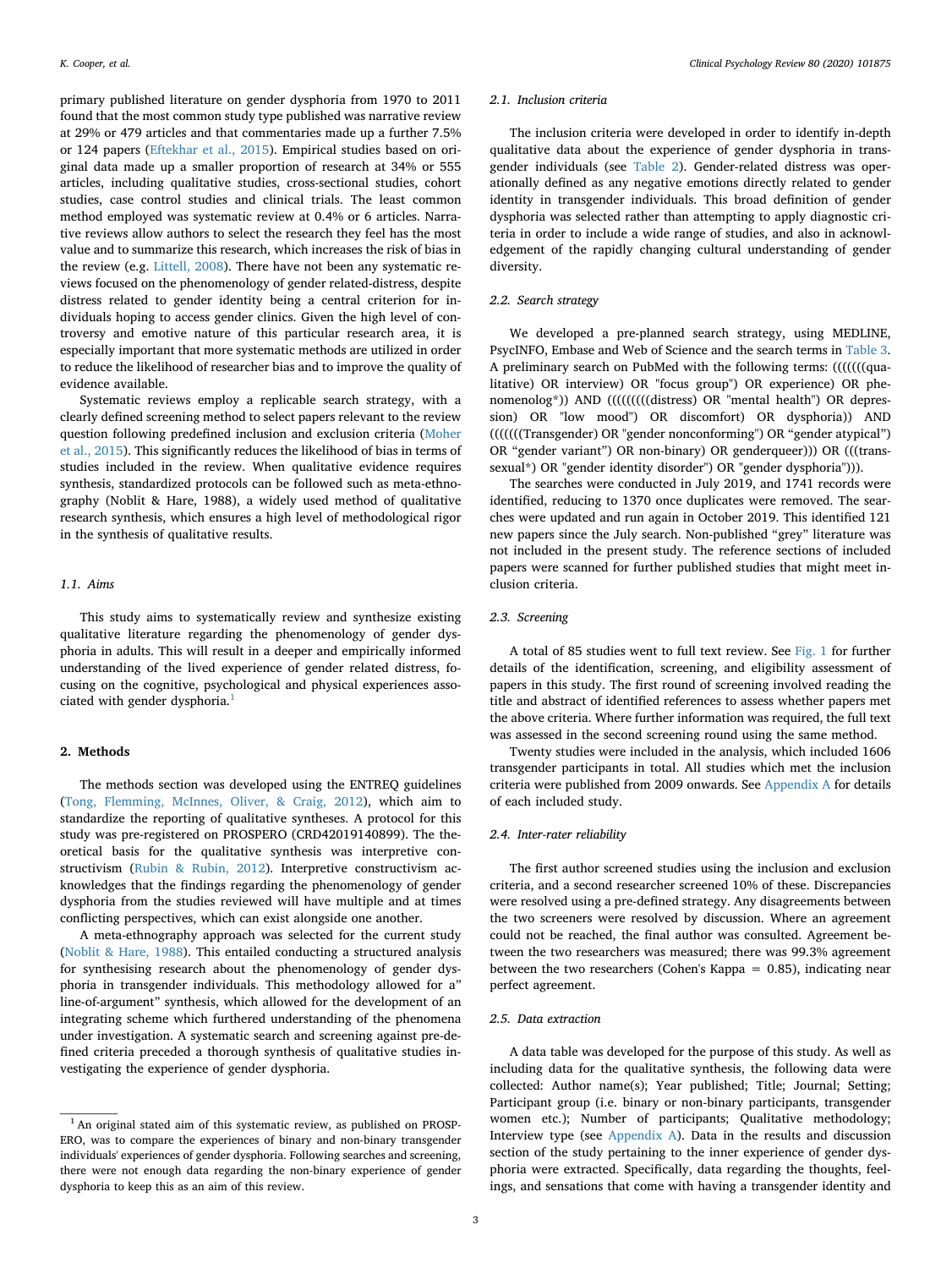<span id="page-3-0"></span>

|                | Inclusion                                                                                                                                                                                                                                                                                                                                                                                                                                                                                                                                             | Exclusion                                                                                                                                                |
|----------------|-------------------------------------------------------------------------------------------------------------------------------------------------------------------------------------------------------------------------------------------------------------------------------------------------------------------------------------------------------------------------------------------------------------------------------------------------------------------------------------------------------------------------------------------------------|----------------------------------------------------------------------------------------------------------------------------------------------------------|
| Participants   | • Participants are over the age of 18 years old.<br>• Participants are transgender i.e. have a gender identity which is different from their assigned<br>gender.                                                                                                                                                                                                                                                                                                                                                                                      | • Participants include Lesbian, Gay and Bisexual<br>participants as well as transgender participants<br>• Participants include those under the age of 18 |
| Types of study | • Qualitative or mixed-methods studies.<br>• Study involved primary data collection comprising first person accounts through interviews,<br>focus groups, open-ended surveys etc.<br>• Study focused on (i.e. asked about or found a theme relating to) participant's experiences of<br>distress in relation to their gender identity i.e. the thoughts, feelings, and sensations<br>associated with gender related distress.<br>• Published in a peer-reviewed journal.<br>• Written in English.<br>• Any time period.<br>• Any geographical region. | • Observational or secondary data studies.<br>• Quantitative studies<br>• Reviews or commentaries                                                        |

### <span id="page-3-1"></span>**Table 3**

Planned search terms and criteria for review.

| Field     |     | Search terms                                                                                                                                      |
|-----------|-----|---------------------------------------------------------------------------------------------------------------------------------------------------|
| Abstract  |     | Transsexual* OR "gender identity disorder" OR "gender dysphoria"                                                                                  |
| Abstract  | OR  | (Transgender OR "gender nonconforming" or "gender atypical" or "gender variant" OR non-binary OR genderqueer) AND (distress OR "mental health" OR |
|           |     | depression OR "low mood" OR discomfort OR dysphoria)                                                                                              |
| Any field | AND | Qualitative OR interview OR "focus group" OR "lived experience" OR phenomenolog*                                                                  |
|           |     |                                                                                                                                                   |

being distressed about this were included, but not broader data about the experience of accessing healthcare or education experiences. Once analysis had begun and the initial concepts were identified, a table was constructed to look at whether and how each study represents data pertaining to each concept [\(Britten et al., 2002\)](#page-10-30).

### *2.6. Quality assessment*

The widely used CASP checklist [\(Critical Appraisal Skills](#page-10-31) [Programme, 2018\)](#page-10-31) was used to assess the quality of studies included in the review (see [Appendix B\)](#page-9-0). All studies were included in the synthesis irrespective of quality, but the CASP checklist results were considered carefully when conducting the data coding and synthesis. The CASP checklist was used to assess whether each included study had a clear statement of aims; used an appropriate methodology; had an appropriate research design and recruitment strategy; considered data collection, research relationships and ethical issues; analyzed data rigorously; stated findings clearly; and had value. Each item was given a score of 0–2 dependent on the quality of information provided in each category, see [Duggleby et al. \(2010\)](#page-10-32), with 2 representing higher quality and 0 lower quality. 10% of the studies were inter-rated by the final author, following the process outlined in the "screening" section, and inter-rater reliability was good (Cohen's Kappa = 0.67).

### *2.7. Data analysis*

Data were coded and translated inductively based on [Noblit and](#page-10-29) [Hare \(1988\),](#page-10-29) commencing with familiarization with each of the papers. The experiences of gender dysphoria in transgender individuals were the focus of the analysis. It is important to note at this stage the relationship between the following concepts:

- First order constructs, or participant responses
- Second order constructs, or how the original authors interpreted these responses
- Third order constructs, or how the review authors interpret the second order constructs

Line-by-line coding was conducted to search for first order and second order concepts related to the target phenomena, i.e. inner

experiences of gender dysphoria (e.g. [Rice, 2002](#page-10-33)). Each study was analyzed in this way until the concepts from each paper were identified. This was done by the first author and the final author coded a subset of included papers. The second order constructs were used for the metasynthesis, but the first order constructs were noted in order to ensure that the second order constructs accurately represented what the participants had said and demonstrated significant depth of description. In cases where the first order construct was not thought to align well with the corresponding second order construct, the second order construct was not included in the analysis.

Next concepts which recurred across multiple studies were used to translate the findings between each study (e.g. [Britten et al., 2002](#page-10-30)). Concepts which were shared among studies were grouped together when their themes were similar to one another. This was done through an iterative process of grouping concepts together and reading and rereading the included studies to ensure that concepts that were grouped together were done so in a meaningful way [\(Toye et al., 2014](#page-10-34)). A summary of the concept from each relevant paper was written in the format of either a quote from the source paper or a summary written by the research team. Summaries used the original authors' words where possible.

A translational synthesis was undertaken, whereby included papers had sufficiently similar themes to be grouped together and resulted in a line of argument synthesis. At this stage, third order constructs were created to synthesize the findings of all the papers. The third order constructs were developed by the first author and then discussed in depth with the other authors. The authors discussed any differences in their understanding of the concepts and second order constructs of the included papers, and the third order constructs were refined until the authors reached agreement. Third order constructs would be divided into two types; subordinate themes and overarching themes which shaped the overall synthesis and findings. These over-arching themes represented the line of argument stage of the synthesis. At this point the synthesis was written in narrative form by the first author, and this synthesis described the concepts, second order, and third order constructs identified in the meta-synthesis. The narrative synthesis was then read and agreed upon by all the authors.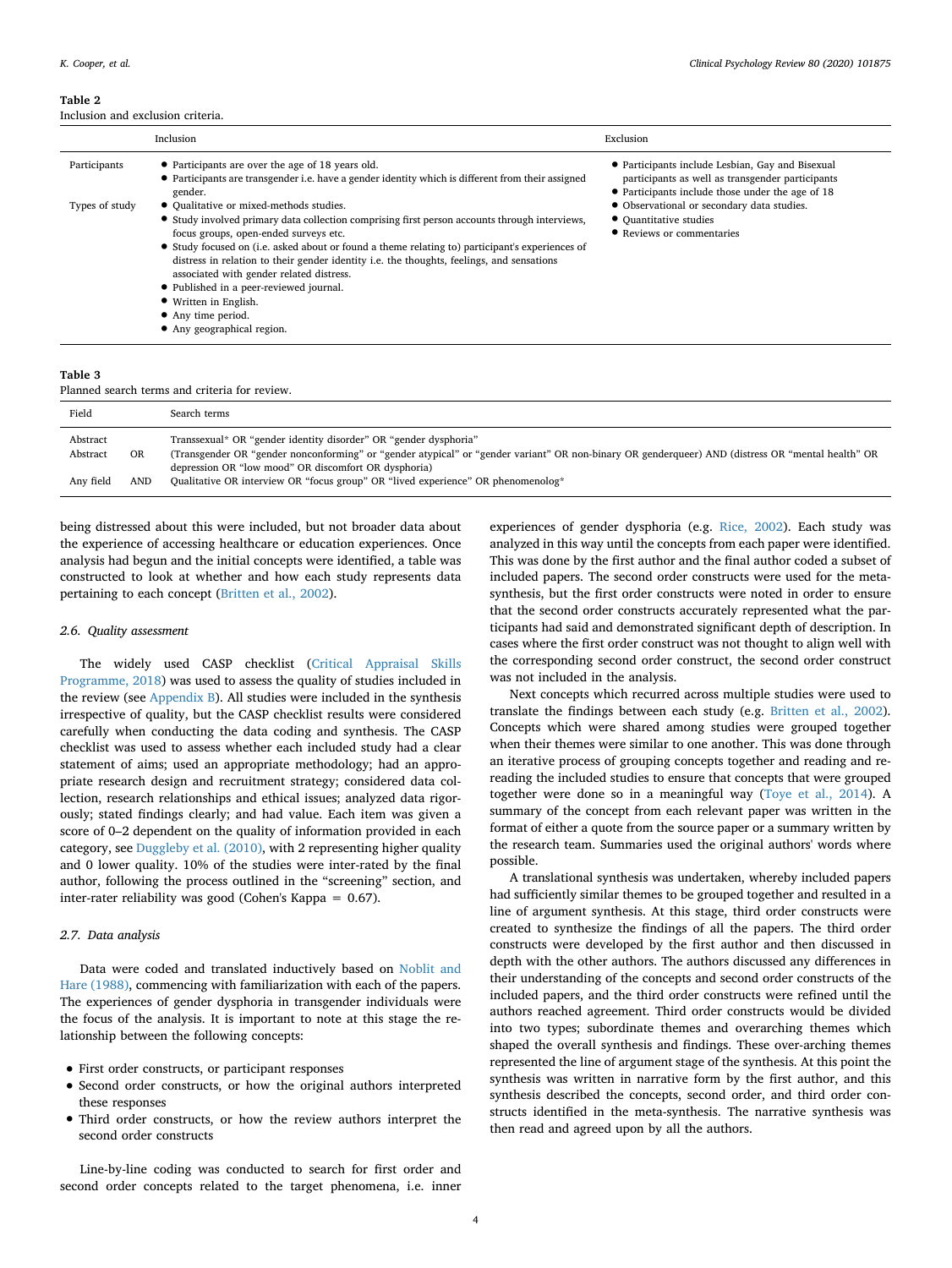<span id="page-4-0"></span>

**Fig. 1.** Identification, screening and eligibility of studies in the systematic review.

### **3. Results**

We identified four key concepts in the analysis, with twelve subthemes. The overarching concepts identified were" distress due to dissonance of assigned and experienced gender"', "interface of assigned gender, gender identity, and society"," negative social consequences of gender identity" and" internal processing of rejection and transphobia". See [Table 4](#page-5-0) for an overview of the third order constructs we identified.

### *3.1. Distress due to dissonance of assigned and experienced gender*

The first concept we identified was participants' negative feelings about the mismatch between their gender identity and body. These feelings included gender-focused and body-focused distress which were interrelated. Participants experienced distress, conflict, confusion, and denial related to their gender identity, and as well as body dysphoria and disconnection. These feelings had consequences such as suicidal ideation and fear for the future.

The most prominent sub-theme we identified was body dysphoria, which included the unease, dysphoria, hatred, and disgust participants felt towards their bodies. The focus was frequently on the genitals and secondary sex characteristics such as the chest and body and facial hair, with some attempts to suppress these features. Studies identified a range of negative feelings towards the body from being troubled, experiencing discomfort, a destabilized sense of self, to disgust, hatred, and existential crisis. These feelings sometimes led to participants' attempts to suppress their femininity or masculinity, for example through restricting food intake to minimize the appearance of breasts. Some individuals also experienced detachment from the body. This referred to the sense of disconnection from the physical self which resulted from body and gender dissonance. The word" disembodiment" was used in two of the three studies which referred to detachment, and underlines the force of this feeling for participants, who felt such a powerful sense of gender dissonance that they experienced a total break between their sense of self and physical body. For some participants, this feeling of disgust towards their body led to suicidal thoughts or self-harm; individuals felt that death was preferable to continuing to live in their body.

The next subtheme was gender distress, which refers to distress relating to participants' gender identity, which in some participants extended to thoughts of death and suicide. Multiple papers described distress following conflict between participants' gender assigned at birth and self-concept, with the sense that this could be destabilizing and cause an existential crisis. Emotions reported included depression, anxiety, disappointment, and self-hatred, and these feelings could be overwhelming and tumultuous. One paper looked at the experience of transgender individuals undergoing transition and found that negative emotions were particularly experienced pre- and during transition,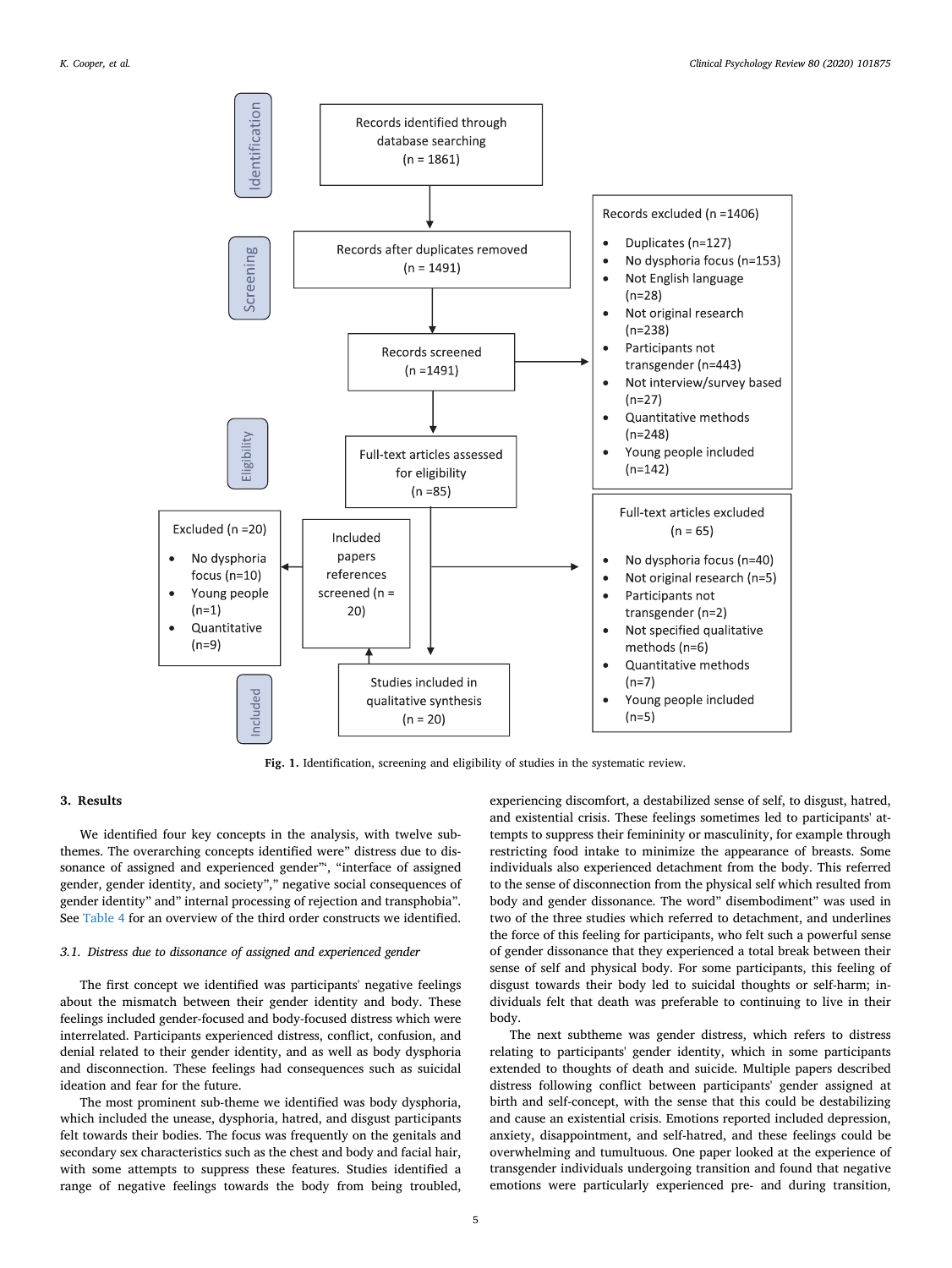#### <span id="page-5-0"></span>**Table 4**

Overarching concepts and sub-themes.

| Third order concept                                                 | Sub-themes                                                      | Example quote                                                                                                                                                                                                                                                                                                                              |  |  |  |  |  |  |  |
|---------------------------------------------------------------------|-----------------------------------------------------------------|--------------------------------------------------------------------------------------------------------------------------------------------------------------------------------------------------------------------------------------------------------------------------------------------------------------------------------------------|--|--|--|--|--|--|--|
| 1. Distress due to dissonance of assigned<br>and experienced gender | · Body dysphoria                                                | "Beards and pubic hair caused trouble to many of the respondents, and penile erections<br>were a source of embarrassment and shame" (Giovanardi et al., 2019).                                                                                                                                                                             |  |  |  |  |  |  |  |
|                                                                     | • Gender distress                                               | "Disappointment and an internalized hatred in having to live each day in the wrong<br>gender" (Goodrich, 2012).                                                                                                                                                                                                                            |  |  |  |  |  |  |  |
|                                                                     | • Conflict of body and gender                                   | "Experiences of internal conflict and gender dissonance had a strong presence in all<br>interviews" (Mullen & Moane, 2013)                                                                                                                                                                                                                 |  |  |  |  |  |  |  |
|                                                                     | $\bullet$ Confusion                                             | "Some participants felt suicidal because they were confused about their gender and did<br>not have the information and support they needed to help them process their feelings"<br>(Bailey, Ellis, & McNeil, 2014).                                                                                                                        |  |  |  |  |  |  |  |
|                                                                     | • Denial and suppression                                        | "It was common for the participants in this study to describe a complete denial of their<br>transgender identity" (Budge et al., 2013).                                                                                                                                                                                                    |  |  |  |  |  |  |  |
|                                                                     | • Fear of future                                                | "A second subtheme, 'fear of the future,' captures the anxiety about life-changing<br>decisions and acceptance by others" (Applegarth & Nuttall, 2016).                                                                                                                                                                                    |  |  |  |  |  |  |  |
| 2. Interface of assigned gender, gender<br>identity, and society    | • Distress due to misgendering                                  | "An inability to pass/blend would likely be associated with general disappointment,<br>feeling sad, and, for some, even suicidal ideation" (Rood et al., 2017)                                                                                                                                                                             |  |  |  |  |  |  |  |
|                                                                     | • Mismatch between gender identity and<br>societal expectations | "Some degree of conflict existed between the internal sense of self and dominant social<br>norms" (Ellis et al., 2015)                                                                                                                                                                                                                     |  |  |  |  |  |  |  |
| 3. Negative social consequences of gender<br>identity               | • Isolation                                                     | "Participants reported feelings of sadness and loss when friends and others in their<br>social network were not supportive." (Smith et al., 2018)                                                                                                                                                                                          |  |  |  |  |  |  |  |
| 4. Internal processing of rejection and<br>transphobia              | • Fear of rejection, and sadness following<br>rejection         | "They pointed to how encountering rejection or invalidation of their gender identity<br>had led to proximal or internalized stress processes" (Goldberg, Kuvalanka, Budge,<br>Benz, & Smith, 2019)                                                                                                                                         |  |  |  |  |  |  |  |
|                                                                     | • Hypervigilance for transphobia                                | "Participants reported that the expectation of rejection often is associated with distinct<br>feelings of fear and worry for their personal safety" (Rood et al., 2016).                                                                                                                                                                   |  |  |  |  |  |  |  |
|                                                                     | • Internalized transphobia                                      | "one's own body might become persecutory for some TGNC individuals who feel<br>themselves constantly looked by others. This might have a heavy price in psychological<br>terms, as it can cause shame and self-hatred if internalized, or rather internalized<br>transphobia" (Scandurra, Vitelli, Maldonato, Valerio, & Bochicchio, 2019) |  |  |  |  |  |  |  |

becoming less prominent post-transition.

The sense of conflict between participants' body and gender was a prominent sub-theme, with studies describing a mismatch between individuals' gender identities and anatomy, leading to feelings of dissonance, conflict, and distress. A range of vocabulary was used to describe this dissonance, demonstrating a spectrum of feelings from discomfort to significant distress and struggle. This use of the words" struggle" and" conflict" suggests that some people experienced the difference between their gender identity and bodies as something to be struggled against and overcome, with the implication that an internal conflict could lead to changes that would resolve the struggle. One paper highlighted that the distance between a person's gender identity and their experiences of their own body contributed to the intensity of gender dysphoria. Some papers conceptualized the dissonance as being between body and mind, whereas other focused more specifically on body and sense of self or gender identity. This dissonance was identified by non-binary participants as well as binary-identified participants.

The next subtheme we identified was confusion or uncertainty about gender identity which is experienced as distressing. Participants reported that they needed more support from society or from family members in order to understand their feelings about their gender. There was an implication that there are societal norms around being "certain" of one's gender identity or that one should conform to gender norms, and that transgressing societal expectations was therefore experienced as confusing and disorientating. It is of note that even a sense of uncertainty was experienced as distressing in contexts where the dominant narrative is that gender identity is fixed and in line with one's sex, and therefore certain.

Denial and suppression were another prominent feature of the studies, with denial of an individual's true gender identity leading to attempts to suppress it. This brought participants feelings of stress and of not being true to one's identity. In all the studies which discussed this theme there was the sense that transgender identities caused feelings of shame in participants due to negative views of transgender identities in society, or that suppressing one's gender identity was necessary to be accepted by others. Participants also felt shame around the suppression

of their gender identity, implying that they felt caught between two contradictory ways of conceptualizing and expressing their gender identity, on the one hand conforming to traditional gender norms and suppressing their identity, and on the other hand fully embracing their gender identity.

The last sub-theme we identified within this concept was fear of the future. This referred to participants' difficulties envisaging how to navigate their gender identities, with a sense of hopelessness or fear for the future. This theme encapsulated the lack of control and anxiety transgender individuals felt about making life-altering decisions when they became more certain about their gender identity. Considering the earlier themes of death sometimes feeling preferable to continuing in one's current body, and the confusion or denial and suppression that comes with dissonance of assigned and experienced gender, huge emotional weight was associated with future-decision making for this group. While many participants were desperate to change their bodies and gender expression, for some this was associated with a fear of stepping into the unknown and of transgressing social norms.

### *3.2. Interface of assigned gender, gender identity, and society*

The second concept we identified was the interface of assigned gender, gender identity, and society. This concept acknowledges the social nature of gender identity. Gender norms are culturally defined expectations about how gender-related behaviors and gender expression are interpreted. An individual's gender expression is interpreted by others using gender norms to work out their likely gender identity. The dissonance that the transgender individual experiences around their assigned gender and gender identity may be experienced by those they interact with, who may be unsure how to label the transgender person. The transgender individual who is undergoing transition wants to be seen as belonging to their experienced gender group and treated as such. In order to achieve this aim, individuals may wish to change others' perceptions of their body, and therefore others' perceptions of their gender expression. This concept underscores the effect of binary gender norms (i.e. the idea that gender is binary, either male or female)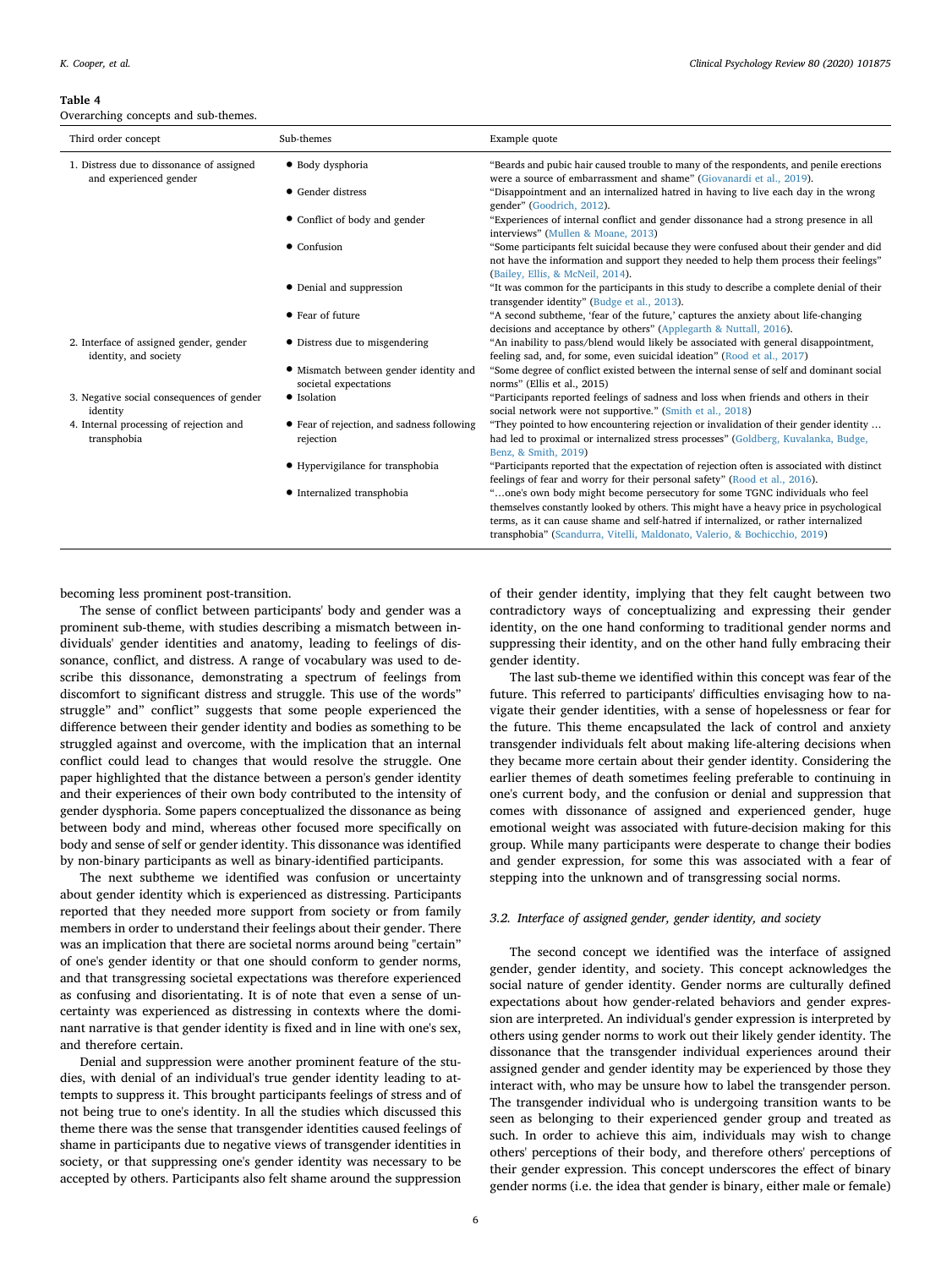on the transgender individual, who may struggle with having a different gender journey to the dominant narratives around gender. These experiences of the interface of body, personal identity, and societal norms and responses to the individual led to a sense of not fitting in and transgressing societal norms, and a fear of others shaming or misgendering the individual. There are reciprocal relationships between feelings about the body, gender expression, and reactions of others. For example, an individual who is misgendered may then begin to feel higher levels of body dysphoria and conflict between their assigned and experienced gender. Moreover, feelings of anxiety or confusion around one's gender identity could affect an individual's gender expression, thereby shaping the social responses of people the transgender individual interacts with.

The first sub-theme was distress due to misgendering. This related to participants' fear of others misreading their gender identity and experiencing distress when this occurred, with a feeling of responsibility to ensure misgendering did not occur. A number of the studies identified feelings of fear, distress, embarrassment, anxiety, and stress at the thought or reality of being identified as belonging to a gender group which does not align with one's identity. Studies identified anticipatory fear of being misgendered or placing pressure on oneself to "pass" as one's gender identity, with some participants reporting suicidal ideation if they were not successful in this aim. This was linked with the earlier theme of body dysphoria and conflict of body and gender, as participants would measure their success in changing their bodies or gender expression by the reactions of others. Participants expressed fear of being labelled as transgender by others, with an implicit sense that this is a shameful, negative label. Moreover, participants wanted to be affirmed in their gender identity by others. This theme linked with the sense of struggle identified within the first theme, with misgendering being something that participants aimed to overcome. This demonstrates the complex interplay between gender identity, gender expression, and social interactions with others, with an individual's own sense of dissonance and negative feelings about their bodies and gender identity potentially being exacerbated by the reactions of other people. This theme has an emphasis on emotions linked to anxiety, suggesting that participants would spend time trying to predict and control the reactions of others.

The second sub-theme was the mismatch between participants' gender identity and societal expectations. This theme captured the dissonance between the individual's gender and societal expectations, rather than dissonance around the individual's own body and gender identity. Dominant social narratives that gender identity and biological sex should align did not fit the transgender person, which resulted in conflict and sadness. This links to the earlier theme of confusion, whereby participants were unsettled by their gender identity not aligning with societal expectations. Studies described participants' experience that they had been socialized to the incorrect gender, which caused dissonance and distress. This relates to the earlier theme of participants' suppression or denial of their gender identity, which happened as a result of not fitting societal norms. Furthermore, social interactions triggered gender dysphoria, and participants experienced shame and self-hatred when they perceived that others were looking at them and assessing their gender. Transgender individuals expected to be rejected due to the prevalence of binary gender norms, and so did not feel able to share their thoughts and feelings about their gender, even with close family members. Transgender men who chose to become pregnant felt isolated by the gender binary, as they did not conform to gender norms around parenthood. Therefore, societal expectations that assigned gender and gender identity should align, and that others should act in a gender conforming way, led participants to experience more negative feelings about their own gender identity, with shame being an important emotion in this process.

#### *3.3. Negative social consequences of gender identity*

The third concept was the social consequences of gender identity, primarily a sense of isolation due to the individual's gender identity. Transgender individuals felt and were cut-off from society and communities due to their gender identity. Participants reported that they felt outside of society due to their differences in gender identity, and the lack of acceptance in society for people who do not conform to traditional gender norms. Studies referred to a lack of community, reduced sense of belonging, invisibility, invalidation, and loneliness. Participants were clear that this was associated with their gender identity and that this caused distress, particularly loneliness. This concept highlights the loneliness of belonging to a group which can be ostracized by society. It is worth noting that some studies also referred to positive social consequences of gender identity, such as becoming close to other transgender people, however the negative social consequences came alongside these. The positive consequences are not reported here due to this paper's focus on distress in relation to gender identity.

### *3.4. Internal processing of rejection and transphobia*

The final concept was the internal processing of rejection and transphobia, with hypervigilance for rejection due to gender identity and an internalized sense of shame and fear about one's gender. The focus of this concept was on the individual's internal cognitive processes and making meaning of their negative experiences as a transgender person in the world, with the difficult feelings that come with this including sadness, loss, and anxiety. This theme is conceptualized as resulting from the earlier theme of negative social consequences of gender identity; if participants had not either experienced or seen examples of rejection due to being transgender or transphobia, then they would not have developed internal narratives and processes to make sense of these experiences.

The most prominent sub-theme for this concept was fear of rejection, and sadness following rejection. This theme focused on how participants feared future rejection and ruminated on previous incidents of rejection, and these experiences were heightened by a high rate of previous rejections and awareness of negative societal attitudes towards transgender people. A high number of included studies discussed participants' fears of rejection, judgement or other negative responses from others, including family and friends. The range of emotions included fear, anxiety, loneliness, discomfort, frustration, pain, anger and depression. Participants experienced a sense of loss when rejected by people close to them such as friends or family. Participants wanted to fit in and hoped that others would not judge them, fearing rejection and judgement of others.

The next sub-theme was hypervigilance for transphobia, where an individual's expectation that they would be discriminated against or harmed due to being transgender was associated with attentional biases for threat and danger when out in public, with an understandable fear about leaving the home. Studies described participants' feelings of being unsafe due to fears of discrimination, violence or harassment. Such fears led to individuals looking out for signs of danger when out in public, in the hope of keeping themselves safe, presumably resulting in individuals spending long stretches of time in a state of high psychological arousal and anxiety, even at times when no threat is present. This was associated with a range of negative feelings such as anxiety, embarrassment, and depression.

The final sub-theme for this concept was internalized transphobia, or feelings of shame as negative external narratives about transgender people were internalized. Studies identified that individuals were highly aware of social stigma about their gender identity, and of transphobic narratives, and that for some people these became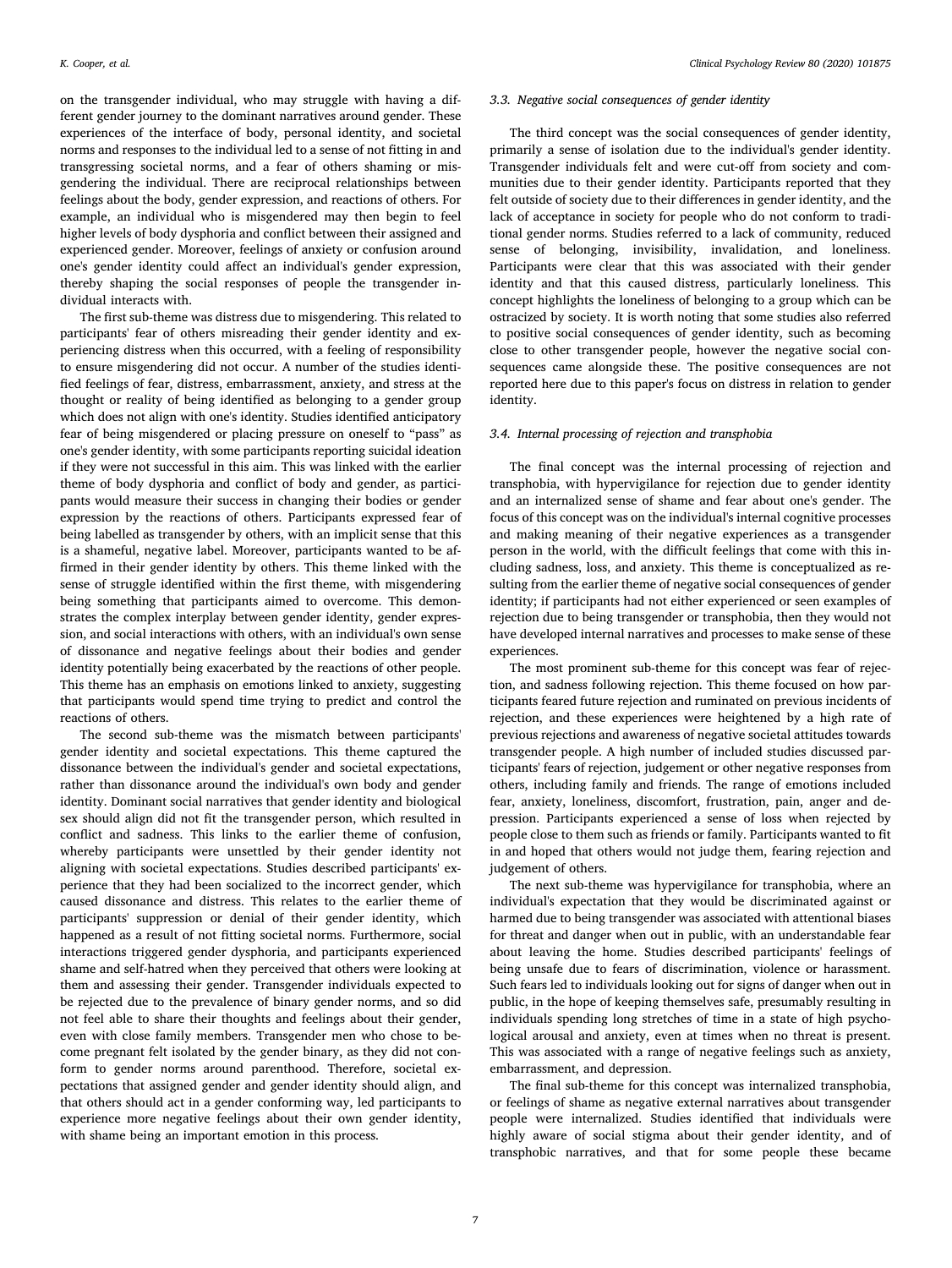internalized, resulting in a sense of shame about their gender. One study highlighted that social messages about transgender people directly led to self-hate, confusion, and shame ([Rood et al., 2017\)](#page-10-46). These feelings had consequences such as difficulties affirming gender identity, finding satisfaction with physical body, and hiding at home.

### **4. Discussion**

This systematic review and meta-ethnographic study synthesized all the available qualitative studies about the lived experience of gender dysphoria in transgender adults. Twenty studies were included, all published since 2009, providing a rich dataset for the synthesis. Four overarching concepts were identified; distress due to dissonance of assigned and experienced gender, interface of assigned gender, gender identity, and society, social consequences of gender identity and internal processing of rejection and transphobia. These concepts demonstrated that distress caused by the dissonance of assigned and experienced gender is closely intertwined with distress due to the reactions of others to one's gender identity, whether that is reflected by strangers misgendering the individual, or rejection by close family or friends. This can then feed into the individual's thinking pattern and behaviors, for example through hypervigilance for transphobia, and fear of rejection due to being transgender. This demonstrates the complex relationships between an individual's feelings about their body, their gender identity, gender expression, and how outsiders interact with the individual, often guided by cultural gender norms and lack of awareness or acceptance of the transgender individual's experience. These findings are concordant with the quantitative literature available in this field. Participants described experiencing significant psychological distress in this study, in line with previous quantitative work ([Downing & Przedworski, 2018](#page-10-13)). Participants frequently reported experiencing anxiety and low mood in relation to their gender, and anxiety and depression are the most commonly reported conditions in this group [\(Dhejne et al., 2016\)](#page-10-14). While not a focus of this study, some studies included in this review did highlight the improved psychological wellbeing post-transition, in line with quantitative reviews about the effects of physical transition ([Nobili et al., 2018\)](#page-10-16).

The first overarching theme we identified was dissonance of assigned and experienced gender. This concept aligns most closely with the DSM-5 definition of gender dysphoria [\(American Psychiatric](#page-10-0) [Association, 2013\)](#page-10-0), particularly the sub-themes of body dysphoria, gender distress, and conflict of body and gender. These clearly align well with the criteria such as incongruence between gender identity and sex, the desire to be rid of one's sex characteristics and to have those of the other gender, a desire to be the other gender and the conviction that one has the feelings and responses of the other gender. This finding of significant distress in relation to the body supports the findings of quantitative outcome studies which find high levels of distress in those with gender dysphoria pre-transition [\(Nobili et al., 2018](#page-10-16)). This is further supported by studies demonstrating that transgender people identify more with images of their body which are edited to be in line with their gender identity, compared to cisgender people who identify with unedited images of their body (e.g. [Majid et al., 2019](#page-10-47)). The only part of the DSM-5 criteria which fits with another theme is the desire to be treated as the other gender, which aligns with the interface to assigned gender, gender identity, and society concept. The sub-themes which do not fit with the DSM-5 criteria are confusion, denial, and suppression and fear of the future. These features also contribute to distress but are not captured by the current DSM criteria, due to the focus of the DSM on intra-individual rather than societal and inter-individual processes. One explanation for these discrepancies is that they are not indicators of gender dysphoria, and rather are associated features. Another possible explanation for these discrepancies is the different types of gender related distress. The experience of gender distress which is alleviated through physical transition may diverge from the experience of gender distress which does not lead to a physical

transition. There is limited research available in the adult population to further explore this at present.

This study provides further evidence for the concepts of negative social consequences of gender dysphoria and internal processing of rejection and transphobia, which fit within the framework of gender minority stress [\(Meyer, 2015](#page-10-17); [Testa et al., 2015](#page-10-18)), as well as the rejection sensitivity model [\(Downey & Feldman, 1996](#page-10-48); [Feinstein, 2019](#page-10-49)). [Testa](#page-10-18) [et al. \(2015\)](#page-10-18) developed a measure of gender minority stress in the transgender and gender nonconforming community. In their paper they highlight the role of difficult social experiences in the experience of psychological distress in gender nonconforming and transgender individuals. As well as experiences of discrimination, rejection and victimization, they measured internalized transphobia and gender nonaffirmation, or misgendering, as well as negative expectations for future events, and nondisclosure. Their scale measuring these constructs was found to be valid for use with transgender people, providing quantitative support for the utility of these constructs. Our study has found a number of overlapping sub-themes, such as misgendering, isolation, internalized transphobia, and fear of rejection and sadness following rejection and so provides support for the gender minority stress framework. Further, [Feinstein \(2019\)](#page-10-49) proposes an extension to minority stress theory using the rejection sensitivity model, which includes "anxious expectations of rejection", "perceptions of rejection", and "cognitive affective reactions" which contribute to distress following adverse social experiences [\(Downey & Feldman, 1996\)](#page-10-48). While Feinstein applied this model to sexual minority groups, other authors have proposed its potential relevance to the transgender population, if adapted to this group and supported by rigorous research evidence (e.g. [Wells,](#page-10-50) [Tucker, & Kraines, 2019\)](#page-10-50). Our findings provide some support for these cognitive factors contributing to distress in the transgender population, with the "internal processing of rejection and transphobia" theme highlighting pre-emptory and post-hoc emotional responses to rejection due to transgender identity which are in line with components of the rejection sensitivity model. These similarities provide preliminary support for Feinstein's proposal that internal processing of rejection is central to distress, and suggests that this occurs in the transgender population as well as in sexual minority groups. While rejection sensitivity as a model to account for emotional distress has intuitive appeal and some evidence to support it, fluctuations in the level of rejection sensitivity in other groups, perhaps with social and interpersonal contexts playing a role, highlights the need for careful longitudinal research to establish rejection sensitivity as a valid theoretical framework for transgender people.

Our paper further extends the established understanding of gender dysphoria, and gender minority stress, to better understand the relationship between these two experiences. We found that societal expectations and gender norms caused participants to experience gender dysphoria when comparing their own gender experiences to those of others, or when sensing that their body and gender expression were being judged by others. On top of these factors, experience of actual rejection and social isolation due to gender caused significant distress. This led to increased body dysphoria, gender distress, conflict of body and gender, confusion, denial, and suppression and fear of the future, alongside internalized transphobia. All of these experiences in turn increased difficulties in leaving the home and hypervigilance when interacting with others. A strength of this study was the relatively recent publication of all the included studies; the oldest was from 2009. While the searches were not constrained by year, it appears that researchers have only recently begun investigating the lived experience of adults who experience gender dysphoria. Older studies were often excluded due to using quantitative or case study methods, rather than employing systematic qualitative methods. This means that this synthesis is highly relevant to current presentations of gender dysphoria and given the rapidly shifting context of this field (e.g. [Aitken et al.,](#page-10-23) [2015\)](#page-10-23). A limitation was the relatively low number of studies that recruited non-binary participants, and none of the studies analyzed these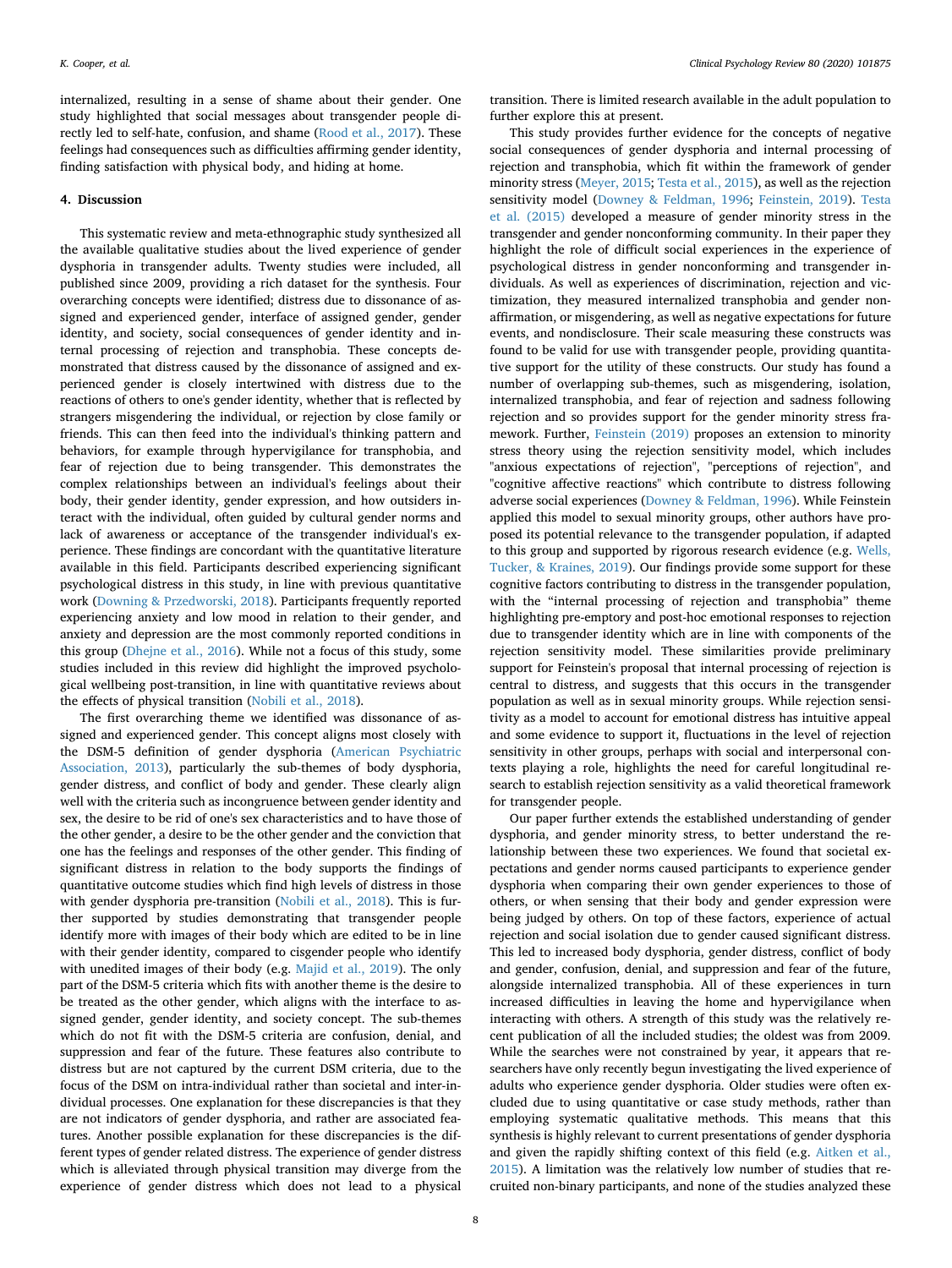data separately. Therefore, it was not possible to understand the similarities or differences in the experience of gender dysphoria between these groups. A further limitation is that our inclusion criteria restricted the synthesis to peer-reviewed, qualitatively analyzed studies. This means that the rich narratives of transgender individuals included in books or other non-peer reviewed sources were not included in the current study. This may have led to selection bias for the narratives which researchers have chosen to focus upon. Finally, we included papers which investigated the experiences of adults, and so the findings may not be transferrable to children. Systematic reviews focused on the experiences of children with gender dysphoria are therefore warranted.

We propose that the DSM definition of gender dysphoria requires increased conceptual clarity in its definition of distress. This is particularly important given the role of gender dysphoria diagnosis in current gender clinic practice [\(Coleman et al., 2012](#page-10-11)). Our review demonstrates that significant distress is experienced by those with gender dysphoria as a result of social factors, which vary over time and age cohorts. Future quantitative research could compare the experience of gender dysphoria in individuals within more accepting cultural contexts versus less accepting contexts. This would help unpack the effects of the social environment on distress in gender dysphoria. Further research should investigate the relationships between distress due to dissonance of assigned and experienced gender, as well as processes such as: internal processing of rejection and transphobia including internalized transphobia; the interface of assigned gender, gender identity, and society, including misgendering or non-affirmation of gender; and negative social consequences of gender or discrimination, rejection, and victimization. Longitudinal studies investigating these processes over the course of coming out as transgender or transitioning would be well placed to elucidate the relationships between these concepts. Furthermore, research into the experience of non-binary individuals of gender dysphoria to understand how this relates to the experience of binary-identified transgender individuals is needed. This is particularly important given the flexibility of gender identities included in the DSM-5 criteria for gender dysphoria. Finally, the experience of distress in those who choose to physically transition versus those who choose another option is currently not known. This study provides further evidence for the need for society to accommodate people with different gender identities and journeys. It is clear from our findings that such societal shifts will improve the well-being of transgender people. Furthermore, societal responses to transgender people such as misgendering can exacerbate their negative feelings towards their body

<span id="page-8-0"></span>**Appendix A. Studies included in the meta-ethnography**

and their gender, adding further distress to the existing experience of gender dysphoria. Significantly, additional experiences of dysphoria than those in the DSM-5 came from the analysis. It is worth noting that confusion around gender identity, and suppression and denial of gender identity were often reported in relation to distress around gender identity. This study provides support for both the DSM-5 criteria for gender dysphoria and gender minority stress theory, while providing an important insight into how these experiences of distress are related to one another.

### **Funding**

Kate Cooper is funded by a National Institute for Health Research (NIHR) Clinical Doctoral Research Fellowship for this research project.

### **Role of funding sources**

Kate Cooper is funded by a National Institute for Health Research (NIHR) Clinical Doctoral Research Fellowship for this research project. The NIHR had no role in the study design, collection, analysis or interpretation of the data, writing the manuscript, or the decision to submit the paper for publication. This publication presents independent research funded by the National Institute for Health Research (NIHR). The views expressed are those of the authors and not necessarily those of the NHS, the NIHR or the Department of Health and Social Care.

### **Contributors**

KC, AR, WM and CB designed the study and KC wrote the protocol. KC conducted literature searches and screening. All authors contributed to the analysis. KC wrote the first draft of the manuscript and all authors contributed to and have approved the final manuscript.

#### **Declaration of Competing Interest**

None.

### **Acknowledgements**

Thank you to Anna Lawes for her support with screening papers for this review.

|                | Author/Year                      | Title                                                                                                                                    | Journal                                       | Country    | Setting                                                  | Participant group                                                                      | Participants | Qualitative<br>methods  | Data collec-<br>tion<br>method          |
|----------------|----------------------------------|------------------------------------------------------------------------------------------------------------------------------------------|-----------------------------------------------|------------|----------------------------------------------------------|----------------------------------------------------------------------------------------|--------------|-------------------------|-----------------------------------------|
|                | Algars et al.,<br>2012           | Disordered eating and gender identity<br>disorder: a qualitative study                                                                   | Eating disorders                              | Finland    | Support orga-<br>nisations                               | Transgender and<br>undergoing gender<br>reassignment (16)<br>with diagnosis of<br>GID) | 20           | Grounded<br>theory      | One-to-one<br>interview                 |
| $\overline{2}$ | Applegarth<br>& Nuttall,<br>2016 | The lived experience of transgender<br>people of talking therapies                                                                       | International<br>Journal of<br>Transgenderism | UK         | Community<br>support groups<br>and online                | Transgender parti-<br>cipants including<br>non-binary people                           | 6            | <b>IPA</b>              | One-to-one<br>interview                 |
| 3              | Bailey et al.,<br>2014           | Suicide risk in the UK Trans popula-<br>tion and the role of gender transition<br>in decreasing suicidal ideation and<br>suicide attempt | Mental Health<br>Review Journal               | UK         | Support orga-<br>nisations and<br>services and<br>online | Transgender                                                                            | 889          | Narrative ana-<br>lysis | Self-report<br>survey                   |
| 4              | Budge et al.,<br>2013            | Transgender emotional and coping<br>processes: facilitative and avoidant<br>coping throughout gender transi-<br>tioning                  | The Counselling<br>Psychologist               | <b>USA</b> | LGBT commu-<br>nity centres                              | Transgender parti-<br>cipants including<br>non-binary people                           | 18           | Grounded<br>Theory      | One-to-one<br>interview<br>face-to-face |
| 5              | Charter<br>et al., 2018          | The transgender parent: experiences<br>and constructions of pregnancy and<br>parenthood for transgender men in<br>Australia              | International<br>Journal of<br>Transgenderism | Australia  | Community<br>support groups<br>and online                | Transgender men                                                                        | 25           | Thematic ana-<br>lysis  | One-to-one<br>telephone<br>interview    |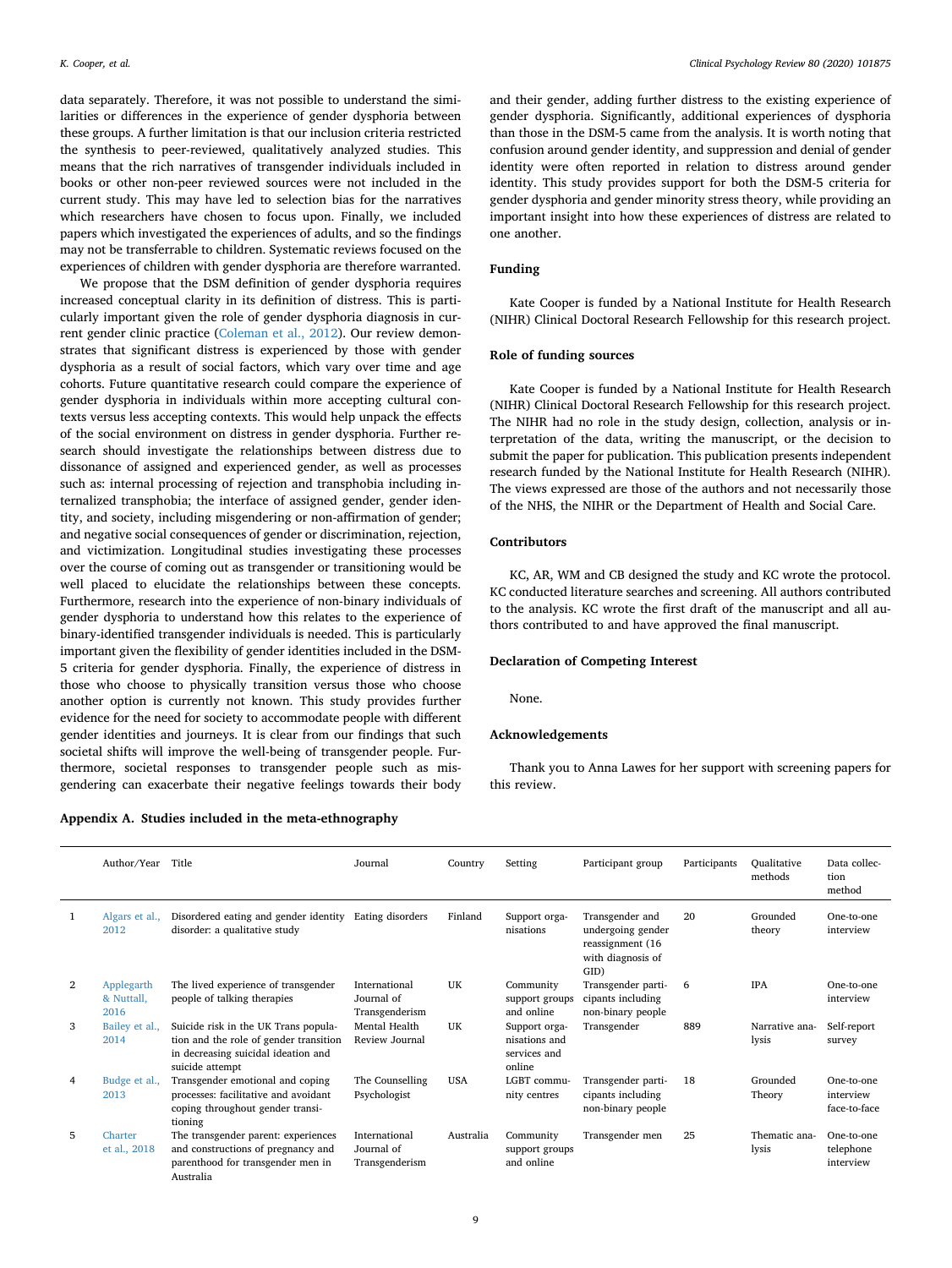| 6  | Ellis et al.,<br>2015           | Conception, pregnancy and birth ex-<br>periences of male and gender variant<br>gestational parents: it's how we could<br>have a family                              | Journal of<br>Midwifery and<br>Women's Health                                 | <b>USA</b>                                 | Health care<br>and social ser-<br>vices plus<br>snowballing | Transgender and<br>non-binary (as-<br>signed female at<br>birth)                 | 8              | Grounded<br>Theory                              | One-to-one<br>interview<br>via online<br>video call        |
|----|---------------------------------|---------------------------------------------------------------------------------------------------------------------------------------------------------------------|-------------------------------------------------------------------------------|--------------------------------------------|-------------------------------------------------------------|----------------------------------------------------------------------------------|----------------|-------------------------------------------------|------------------------------------------------------------|
| 7  | Ganju &<br>Saggurti,<br>2017    | Stigma, violence and HIV vulnerability<br>among transgender persons in sex<br>work in Maharashtra, India                                                            | Culture, Health &<br>Sexuality                                                | India                                      | Health provi-<br>ders, NGOs<br>and snowbal-<br>ling         | Transgender (hijra)                                                              | 68             | Thematic ana-<br>lysis                          | One-to-one<br>interview<br>face-to-face                    |
| 8  | Giovanardi<br>et al., 2019      | Transition memories: experiences of<br>trans adult women with hormone<br>therapy and their beliefs on the usage<br>of hormone blockers to suppress pub-<br>erty     | Journal of<br>Endocrinological<br>Investigation                               | Italy                                      | Gender clinic                                               | Transgender<br>women                                                             | 10             | Consensual<br>Qualitative<br>Research           | One-to-one<br>interview<br>face-to-face                    |
| 9  | Goldberg<br>et al., 2019        | Health care experiences of transgender<br>binary and nonbinary university stu-<br>dents                                                                             | The Counselling<br>Psychologist                                               | <b>USA</b>                                 | Support orga-<br>nisations and<br>services and<br>online    | Transgender, GNC,<br>gender questioning,<br>genderqueer, non-<br>binary, agender | 430            | Thematic ana-<br>lysis                          | Self-report<br>survey                                      |
| 10 | Goodrich,<br>2012               | Lived experiences of college-age<br>transsexual individuals                                                                                                         | Journal of College<br>Counselling                                             | USA                                        | Support orga-<br>nisations and<br>services and<br>online    | Transsexuals                                                                     | 4              | Grounded<br>Theory                              | One-to-one<br>interview<br>(phone and<br>face-to-<br>face) |
| 11 | Levy and Lo,<br>2013            | Transgender, transsexual, and gender<br>queer individuals with a Christian<br>upbringing: the process of resolving<br>conflict between gender identity and<br>faith | Journal of<br>Religion &<br>Spirituality in<br>Social Work:<br>Social Thought | <b>USA</b>                                 | Support orga-<br>nisations and<br>online                    | Transgender, trans- 5<br>sexual and gender<br>queer                              |                | Grounded<br>Theory                              | One-to-one<br>interview<br>face-to-face                    |
| 12 | MacDonald<br>et al., 2016       | Transmasculine individuals' experi-<br>ences with lactation, chestfeeding, and<br>gender identity: a qualitative study                                              | <b>BMC Pregnancy</b><br>and Childbirth                                        | North<br>America,<br>Europe &<br>Australia | Online recruit-<br>ment                                     | Transmasculine in-<br>dividuals                                                  | 22             | Interpretive<br>description<br>methodology      | One-to-one<br>interview<br>on skype or<br>telephone        |
| 13 | Mullen &<br><b>Moane</b> , 2013 | A qualitative exploration of trans-<br>gender identity affirmation at the<br>personal, interpersonal, and sociocul-<br>tural levels                                 | International<br>Journal of<br>Transgenderism                                 | Ireland                                    | Support orga-<br>nisations                                  | Transgender                                                                      | $\overline{7}$ | Thematic ana-<br>lysis                          | One-to-one<br>interview<br>face-to-face                    |
| 14 | Peitzmeier<br>et al., 2017      | "It Can promote an existential crisis":<br>factors influencing pap test accept-<br>ability and utilization among trans-<br>masculine individuals                    | Qualitative Health<br>Research                                                | USA                                        | Support orga-<br>nisation,<br>health services<br>and online | Transmasculine in-<br>dividuals                                                  | 32             | Grounded<br>Theory                              | One-to-one<br>interview<br>face-to-face                    |
| 15 | Rood et al.,<br>2017            | Identity concealment in transgender<br>adults: a qualitative assessment of<br>minority stress and gender affirmation                                                | American Journal<br>of<br>Orthopsychiatry                                     | <b>USA</b>                                 | Online recruit-<br>ment                                     | Transgender; Non-<br>cisgender/other                                             | 30             | Consensual<br>Qualitative<br>Research           | One-to-one<br>interview<br>on skype                        |
| 16 | Rood et al.,<br>2017            | Internalized transphobia: exploring<br>perceptions of social messages in<br>transgender and gender noncon-<br>forming adults                                        | International<br>Journal of<br>Transgenderism                                 | <b>USA</b>                                 | Online recruit-<br>ment                                     | Transgender; Non-<br>cisgender/other                                             | 30             | Consensual<br>Qualitative<br>Research           | One-to-one<br>interview<br>on skype                        |
| 17 | Rood et al.,<br>2016            | Expecting rejection: understanding the<br>minority stress experiences of trans-<br>gender and gender nonconforming in-<br>dividuals                                 | Transgender<br>Health                                                         | <b>USA</b>                                 | Online recruit-<br>ment                                     | Transgender; Non-<br>cisgender/other                                             | 30             | Consensual<br>Oualitative<br>Research           | One-to-one<br>interview<br>on skype                        |
| 18 | Scandurra<br>et al., 2019       | A qualitative study on minority stress Sexologies<br>subjectively experienced by trans-<br>gender and gender nonconforming<br>people in Italy                       |                                                                               | Italy                                      | Personal con-<br>tacts/ snow-<br>balling                    | Transgender and<br>genderqueer                                                   | 8              | Thematic ana-<br>lysis                          | Semi-struc-<br>tured focus<br>group                        |
| 19 | <b>Schrock</b><br>et al., 2009  | Emotion work in the public perfor-<br>mances of male-to-female transsexuals                                                                                         | Archives of Sexual USA<br>Behaviour                                           |                                            | Support orga-<br>nisations                                  | MtF transsexuals<br>(Transgender<br>women)                                       | 9              | Inductive ana-<br>lysis                         | One-to-one<br>interview<br>face-to-face                    |
| 20 | Smith et al.,<br>2018           | Determinants of transgender indivi-<br>duals' well-being, mental health and<br>suicidality in a rural state                                                         | Rural Mental<br>Health                                                        | <b>USA</b>                                 | Support orga-<br>nisations and<br>services and<br>online    | Transgender, non-<br>binary and Two-<br>Spirit                                   | 30             | Community<br>Based<br>Participatory<br>Research | One-to-one<br>interview                                    |

## <span id="page-9-0"></span>**Appendix B. CASP quality assessment for included papers**

| Study number                                                         |                | $\overline{2}$ | 3              | 4              | 5   | 6.            |                | 8        | 9        | 10             | 11           | 12             | 13 | 14  | 15  | 16             | 17                       | 18       | 19       | 20             |
|----------------------------------------------------------------------|----------------|----------------|----------------|----------------|-----|---------------|----------------|----------|----------|----------------|--------------|----------------|----|-----|-----|----------------|--------------------------|----------|----------|----------------|
| 1. Clear statement of aims?                                          | 2              | $\overline{2}$ |                |                |     |               |                |          | 2        | $\mathfrak{D}$ |              | 2              |    |     | 2   |                |                          |          |          | $\overline{2}$ |
| 2. Is a qualitative method appropriate?                              | 2              | 2              | $\overline{2}$ | $\overline{2}$ | 2   | 2             |                | 2        | 2        | 2              | 2            | 2              | 2  | 2   | 2   | 2              | 2                        |          |          | 2              |
| 3. Research design appropriate for aims?                             |                | 2              |                | $\mathfrak{D}$ |     | 2             |                |          |          |                |              | 2              |    |     |     |                |                          |          |          | 2              |
| 4. Appropriate recruitment strategy?                                 |                |                |                |                |     |               |                |          |          |                |              |                |    | 2   | 2   |                |                          |          |          | 2              |
| 5. Data collected appropriately?                                     |                |                |                | 2              |     | $\Omega$      | $\mathfrak{D}$ |          |          |                |              |                |    |     |     | $\mathfrak{D}$ | $\mathfrak{D}_{1}^{(1)}$ |          |          | 2              |
| 6. Relationship between researcher and participants c-<br>onsidered? |                |                | $\Omega$       | 2              | 2   | $\Omega$      | $\Omega$       | $\Omega$ | $\Omega$ | 2              | $\mathbf{0}$ | $\Omega$       | 0  |     |     |                |                          | $\Omega$ |          | $\overline{2}$ |
| 7. Ethical issues considered?                                        | $\mathfrak{D}$ |                | $\mathfrak{D}$ | 2              |     |               |                |          |          |                | $\Omega$     | $\mathfrak{D}$ |    |     |     |                | 2                        |          |          | 2              |
| 8. Data analysis rigorous?                                           | $\Omega$       | 2              | $\Omega$       | 2              |     |               |                |          | 2        | 2              | $\Omega$     | $\Omega$       |    |     | 2   |                | $\mathfrak{D}$           |          | $\Omega$ | 2              |
| 9. Clear statement of findings?                                      |                | <sub>o</sub>   |                | റ              |     |               |                |          |          | റ              |              |                | ≘  |     | 2   | C.             | 2                        |          |          | 2              |
| 10. How valuable is the research?                                    | 2              | $\mathbf{2}$   | $\mathfrak{D}$ | $\overline{2}$ |     | 2             |                |          | 2        | 2              | 2            | 2              | 2  | 2   | 2   |                | 2                        |          |          | $\overline{2}$ |
| Average                                                              | $\cdot$ .2     | . . 4          | .2             | 19             | . 7 | $\mathcal{D}$ | -3             | 1.3      | 1.3      | .6             | 0.9          | $\cdot$ 3      | .3 | 1.3 | 1.6 | .7             | 1.8                      | 1.4      |          | $\mathfrak{D}$ |